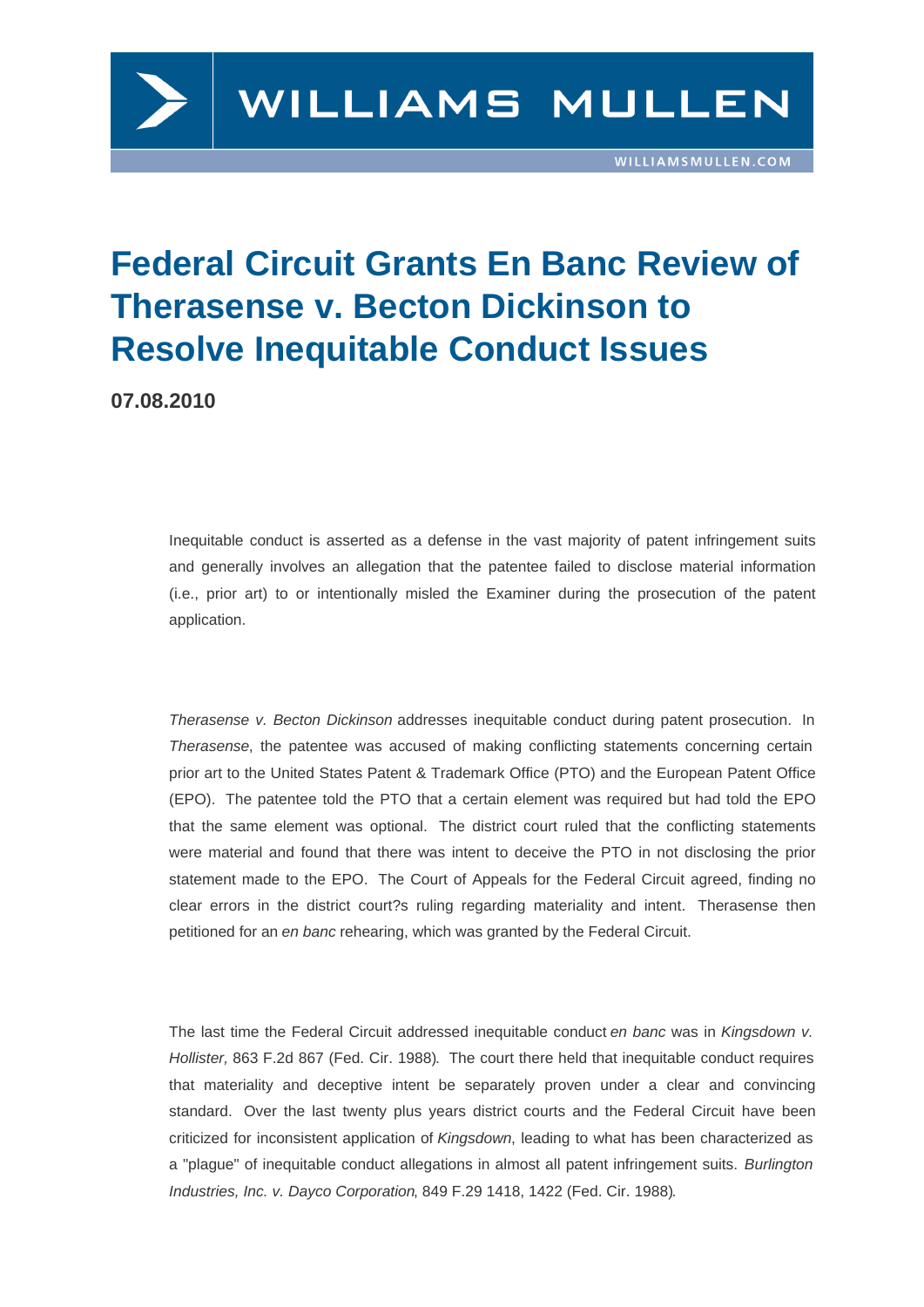Most agree that a clear, firm rule that can be applied consistently should replace the current standard. To that end, the parties in Therasense and amici curiae have been asked by the court in the Order granting a rehearing en banc to brief the following issues:

- $\bullet$ Should the materiality/intent test be modified or replaced?
- [If so, should the test be tied more](https://www.williamsmullen.com/files/Uploads/Documents/en banc order.pdf) directly to fraud or unclean hands?
- What is the proper standard for materiality ? must alleged misconduct negate one or more claims ? and, what role should PTO rules have in defining materiality?
- Can intent be inferred from materiality?
- Should the materiality/intent test be abandoned?
- Can inequitable conduct materiality/intent standards in other federal agency  $\bullet$ contexts be applied in the patent context?

Many contend that confusion arises when intent is inferred from materiality. Indeed, Judge Linn penned a vigorous dissent in the vacated panel opinion in Therasense in which he argued that the majority erred by failing to recognize that intent to deceive is a subjective standard rather than an objective standard.

Another major question that is yet to be settled is whether the alleged misconduct actually affects the validity of the patent. In other words, is the alleged misconduct only material if it would have changed the outcome of the PTO?s decision to grant the patent? Inequitable conduct is grounded in equity. Perhaps not all inequitable conduct, even if proven, should render a patent unenforceable.

Many would also like to see enhanced provisions for attorney fees when inequitable conduct claims are unsuccessful, especially because a charge of inequitable conduct carries an implication of wrongdoing.

The case is scheduled to be heard later this summer.

Discussion of the case can be found at PatentlyO and PatentDocs (with a link to the briefing schedule).